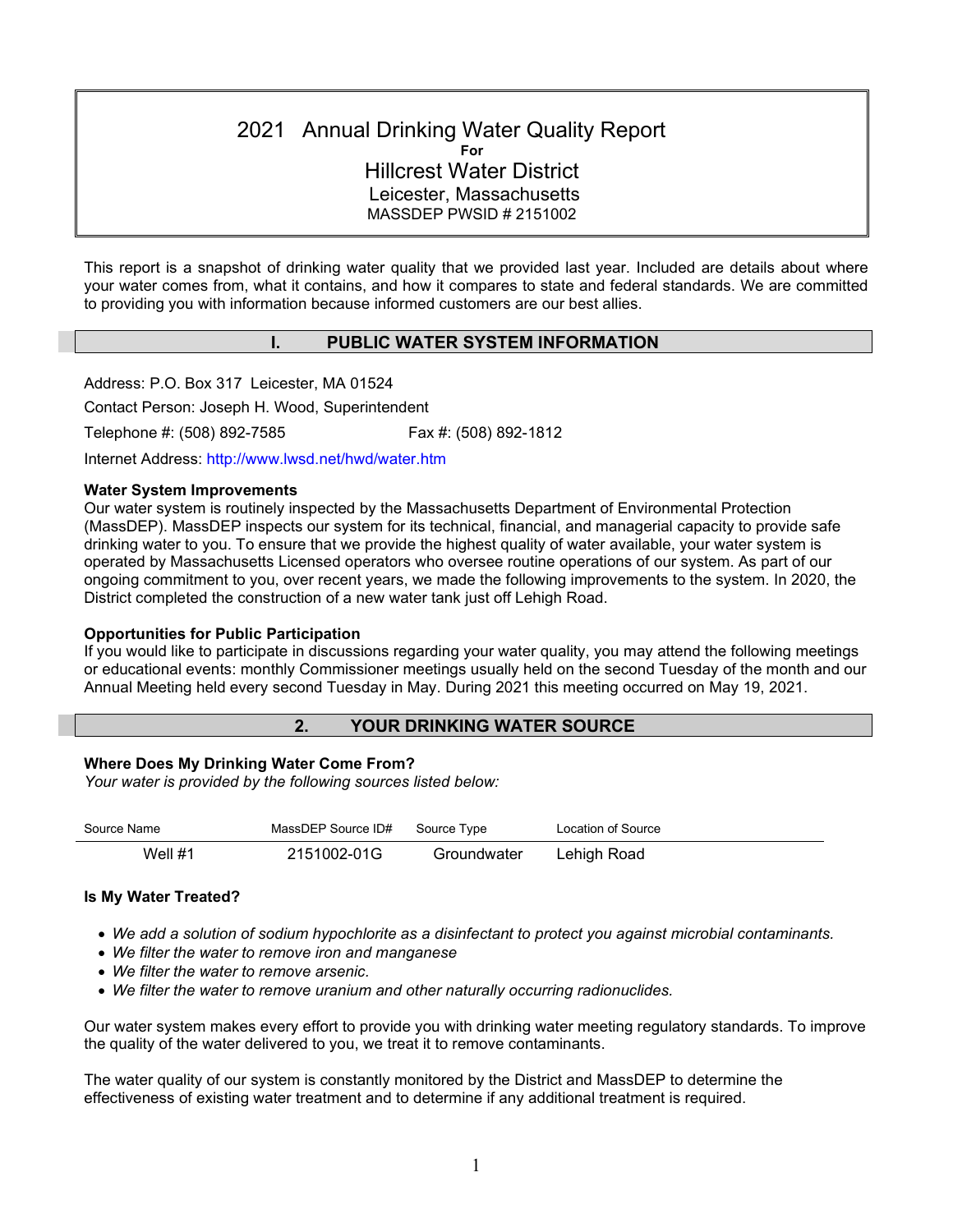### **How Are These Sources Protected?**

MassDEP has prepared a Source Water Assessment Program (SWAP) Report for the water supply source(s) serving this water system. The SWAP Report assesses the susceptibility of public water supplies.

### **What is My System's Ranking?**

A susceptibility ranking of Moderate was assigned to this system using the information collected during the assessment by MassDEP.

### **Where Can I See The SWAP Report?**

The complete SWAP report is available at Hillcrest Water District offices, 124 Pine Street, Leicester, MA 01524 and online at [https://www.mass.gov/service-details/the-source-water-assessment-protection-swap-program.](https://www.mass.gov/service-details/the-source-water-assessment-protection-swap-program) For more information, call Joseph Wood at (508) 892-7585

### **What Can Be Done To Improve Protection?**

Residents can help protect sources by:

- Practicing good septic system maintenance
- Supporting water supply protection initiatives at the next town/annual meeting
- Taking hazardous household chemicals to hazardous materials collection days
- Contacting the water department or Board of Health to volunteer for monitoring or education outreach to schools
- Limiting pesticide and fertilizer use, etc.

## **3. SUBSTANCES FOUND IN TAP WATER**

Sources of drinking water (both tap water and bottled water) include rivers, lakes, streams, ponds, reservoirs, springs, and wells. As water travels over the surface of the land or through the ground, it dissolves naturallyoccurring minerals, and in some cases, radioactive material, and can pick up substances resulting from the presence of animals or from human activity.

Contaminants that may be present in source water include:

**Microbial contaminants** -such as viruses and bacteria, which may come from sewage treatment plants, septic systems, agricultural livestock operations, and wildlife.

**Inorganic contaminants** -such as salts and metals, which can be naturally-occurring or result from urban stormwater runoff, industrial, or domestic wastewater discharges, oil and gas production, mining, and farming.

**Pesticides and herbicides** -which may come from a variety of sources such as agriculture, urban stormwater runoff, and residential uses.

**Organic chemical contaminants** -including synthetic and volatile organic chemicals, which are by-products of industrial processes and petroleum production, and can also come from gas stations, urban stormwater runoff, and septic systems.

**Radioactive contaminants** -which can be naturally occurring or be the result of oil and gas production and mining activities.

In order to ensure that tap water is safe to drink, the Massachusetts Department of Environmental Protection (MassDEP) and U.S. Environmental Protection Agency (EPA) prescribe regulations that limit the amount of certain contaminants in water provided by public water systems. The Food and Drug Administration (FDA) and Massachusetts Department of Public Health (DPH) regulations establish limits for contaminants in bottled water that must provide the same protection for public health. All drinking water, including bottled water, may reasonably be expected to contain at least small amounts of some contaminants. The presence of contaminants does not necessarily indicate that water poses a health risk. More information about contaminants and potential health effects can be obtained by calling the EPA's Safe Drinking Water Hotline (800-426-4791).

Some people may be more vulnerable to contaminants in drinking water than the general population. Immunocompromised persons such as persons with cancer undergoing chemotherapy, persons who have undergone organ transplants, people with HIV/AIDS or other immune system disorders, some elderly, and some infants can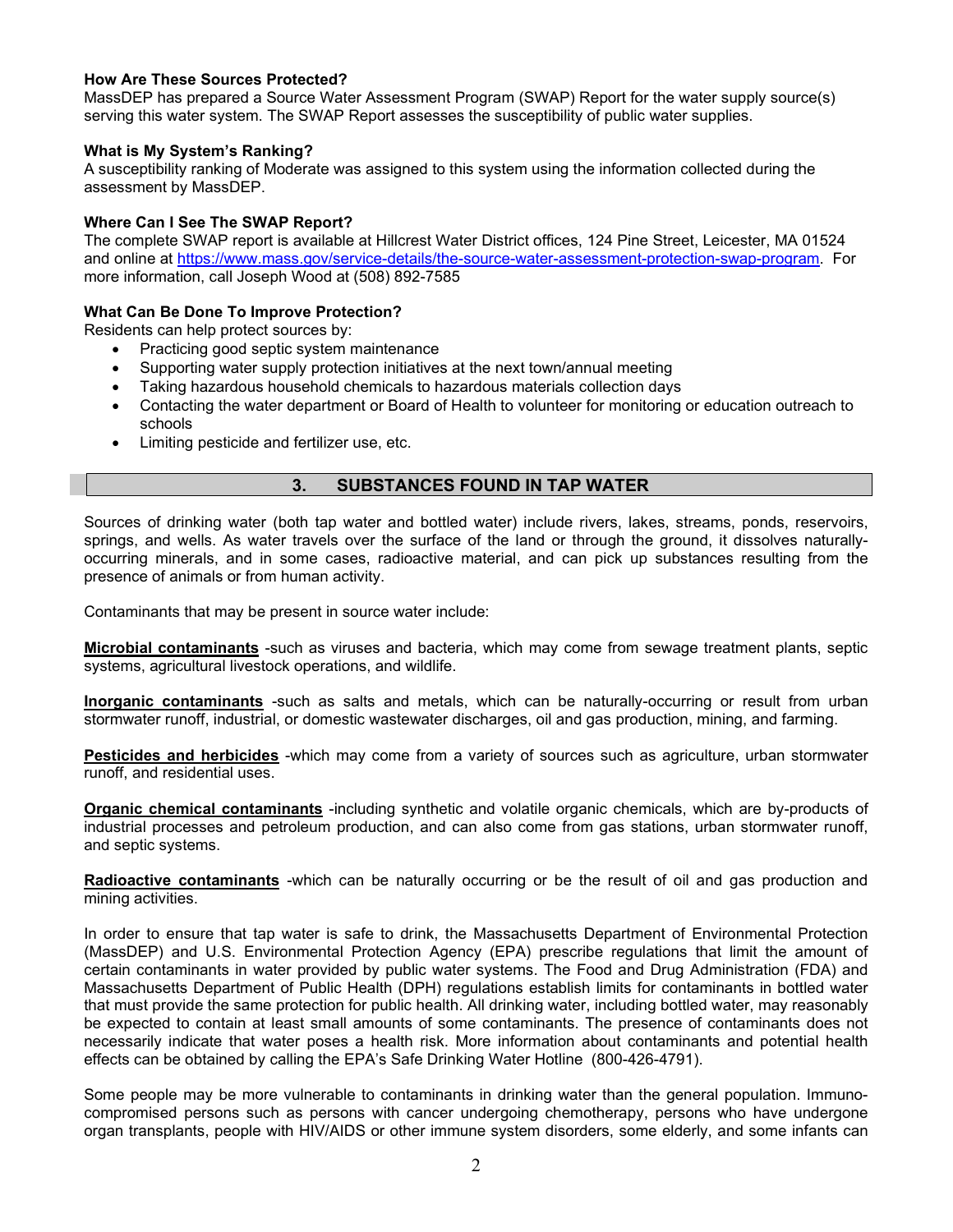be particularly at risk from infections. These people should seek advice about drinking water from their health care providers. EPA/Centers for Disease Control and Prevention (CDC) guidelines on lowering the risk of infection by cryptosporidium and other microbial contaminants are available from the Safe Drinking Water Hotline (800-426- 4791).

If present, elevated levels of lead can cause serious health problems, especially for pregnant women and young children. Lead in drinking water is primarily from materials and components associated with service lines and home plumbing. Hillcrest Water District is responsible for providing high quality drinking water, but cannot control the variety of materials used in plumbing components. When your water has been sitting for several hours, you can minimize the potential for lead exposure by flushing your tap for 30 seconds to 2 minutes before using water for drinking or cooking. If you are concerned about lead in your water, you may wish to have your water tested. Information on lead in drinking water, testing methods, and steps you can take to minimize exposure is available from the Safe Drinking Water Hotline or at [http://www.epa.gov/safewater/lead.](http://www.epa.gov/safewater/lead)

## **4. IMPORTANT DEFINITIONS**

**Maximum Contaminant Level (MCL)** – The highest level of a contaminant that is allowed in drinking water. MCLs are set as close to the MCLGs as feasible using the best available treatment technology.

**Maximum Contaminant Level Goal (MCLG)** –The level of a contaminant in drinking water below which there is no known or expected risk to health. MCLGs allow for a margin of safety.

**Action Level (AL)** – The concentration of a contaminant which, if exceeded, triggers treatment or other requirements that a water system must follow.

90<sup>th</sup> Percentile – Out of every 10 homes sampled, 9 were at or below this level.

**Secondary Maximum Contaminant Level (SMCL)** – These standards are developed to protect the aesthetic qualities of drinking water and are not health based.

### **Unregulated Contaminants**

Unregulated contaminants are those for which EPA has not established drinking water standards. The purpose of unregulated monitoring is to assist EPA in determining their occurrence in drinking water and whether future regulation is warranted.

**Massachusetts Office of Research and Standards Guideline (ORSG)** – This is the concentration of a chemical in drinking water, at or below which, adverse health effects are unlikely to occur after chronic (lifetime) exposure. If exceeded, it serves as an indicator of the potential need for further action.

**Treatment Technique (TT)** – A required process intended to reduce the level of a contaminant in drinking water.

**Running Annual Average (RAA)** – The average of four consecutive quarter of data.

**Maximum Residual Disinfectant Level (MRDL) --** The highest level of a disinfectant (chlorine, chloramines, chlorine dioxide) allowed in drinking water. There is convincing evidence that addition of a disinfectant is necessary for control of microbial contaminants.

**Maximum Residual Disinfectant Level Goal (MRDLG)** -- The level of a drinking water disinfectant (chlorine, chloramines, chlorine dioxide) below which there is no known expected risk to health. MRDLG's do not reflect the benefits of the use of disinfectants to control microbial contaminants.

**Level 1 Assessment** - A Level 1 assessment is a study of the water system to identify potential problems and determine (if possible) why total coliform bacteria have been found in our water system.

**Level 2 Assessment -** A Level 2 assessment is a very detailed study of the water system to identify potential problems and determine (if possible) why an *E. coli* MCL violation has occurred and/or why total coliform bacteria have been found in our water system on multiple occasions.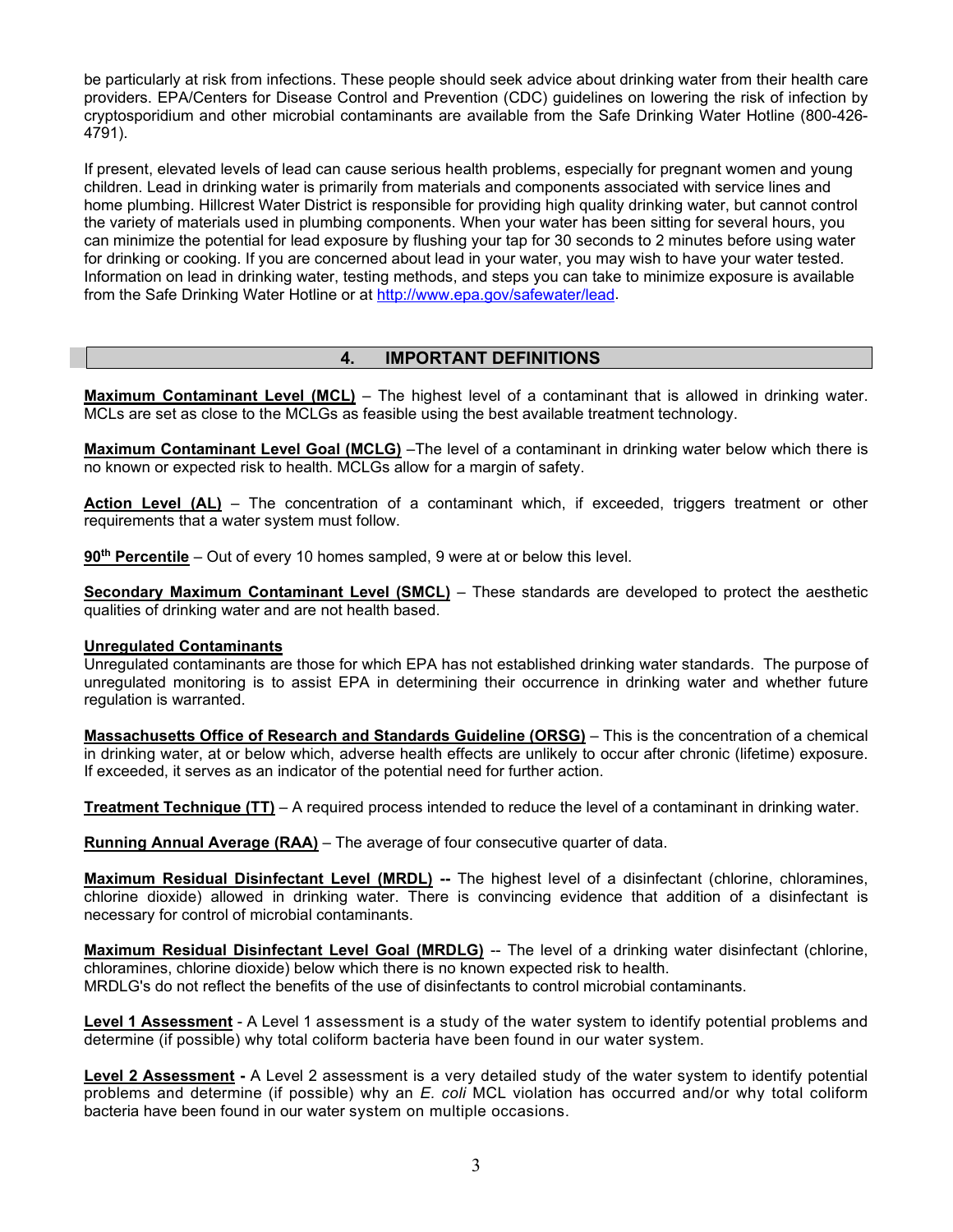- ppm = parts per million, or milligrams per liter (mg/l)
- $ppb = parts per billion, or micrograms per liter (ug/l)$
- $ppt = parts per trillion, or nanograms per liter$
- $pCi/1 = picocuries per liter (a measure of radioactivity)$
- NTU = Nephelometric Turbidity Units
- $ND$  = Not Detected<br> $N/A$  = Not Applicable
- $=$  Not Applicable

mrem/year = millimrems per year (a measure of radiation absorbed by the body)

## **5. WATER QUALITY TESTING RESULTS**

### **What Does This Data Represent?**

The water quality information presented in the table(s) is from the most recent round of testing done in accordance with the regulations. All data shown was collected during the last calendar year unless otherwise noted in the table(s)

|                 | Date(s) Collected | 90 <sup>TH</sup><br>percentile | Action<br>Level | <b>MCLG</b> | $#$ of sites<br>sampled | # of sites above<br><b>Action Level</b> | Possible Source of Contamination                                                                                |
|-----------------|-------------------|--------------------------------|-----------------|-------------|-------------------------|-----------------------------------------|-----------------------------------------------------------------------------------------------------------------|
| Lead<br>(ppb)   | 9/8/21            | 4.2                            | 15              |             | 15                      |                                         | Corrosion of household<br>plumbing systems; Erosion of<br>natural deposits                                      |
| Copper<br>(ppm) | 9/8/21            | 0.18                           | 1.3             | 1.3         | 15                      |                                         | Corrosion of household<br>plumbing systems; Erosion of<br>natural deposits; Leaching<br>from wood preservatives |

"If present, elevated levels of lead can cause serious health problems, especially for pregnant women and young children. Lead in drinking water is primarily from materials and components associated with service lines and home plumbing. Hillcrest Water District is responsible for providing high quality drinking water, but cannot control the variety of materials used in plumbing components. When your water has been sitting for several hours, you can minimize the potential for lead exposure by flushing your tap for 30 seconds to 2 minutes before using water for drinking or cooking. If you are concerned about lead in your water, you may wish to have your water tested. Information on lead in drinking water, testing methods, and steps you can take to minimize exposure is available from the Safe Drinking Water Hotline or at [http://www.epa.gov/safewater/lead."](http://www.epa.gov/safewater/lead)

**Total Coliform Bacteria-** Coliforms are bacteria that are naturally present in the environment and are used as an indicator that other, potentially harmful, waterborne pathogens may be present or that a potential pathway exists through which contamination may enter the drinking water distribution system. The District did not detect any coliforms throughout 2021 testing assessments.

| <b>Regulated Contaminant</b>                                              | Date(s)<br>Collected                   | <b>Highest Result or</b><br><b>Highest Running</b><br>Average<br>Detected | Range<br>Detected | <b>MCL</b><br>or<br><b>MRDL</b> | MCLG or<br><b>MRDLG</b> | Violation<br>(Y/N) | Possible Source(s) of<br>Contamination |
|---------------------------------------------------------------------------|----------------------------------------|---------------------------------------------------------------------------|-------------------|---------------------------------|-------------------------|--------------------|----------------------------------------|
|                                                                           | Inorganic Contaminants (IOCs)          |                                                                           |                   |                                 |                         |                    |                                        |
|                                                                           | None detected in the samples collected |                                                                           |                   |                                 |                         |                    |                                        |
| <b>Synthetic Organic Contaminants (SOCs)</b>                              |                                        |                                                                           |                   |                                 |                         |                    |                                        |
| None detected in the samples collected                                    |                                        |                                                                           |                   |                                 |                         |                    |                                        |
| <b>Volatile Organic Contaminants (VOCs)</b>                               |                                        |                                                                           |                   |                                 |                         |                    |                                        |
| None detected in the samples collected other than disinfection byproducts |                                        |                                                                           |                   |                                 |                         |                    |                                        |
| <b>Radioactive Contaminants</b>                                           |                                        |                                                                           |                   |                                 |                         |                    |                                        |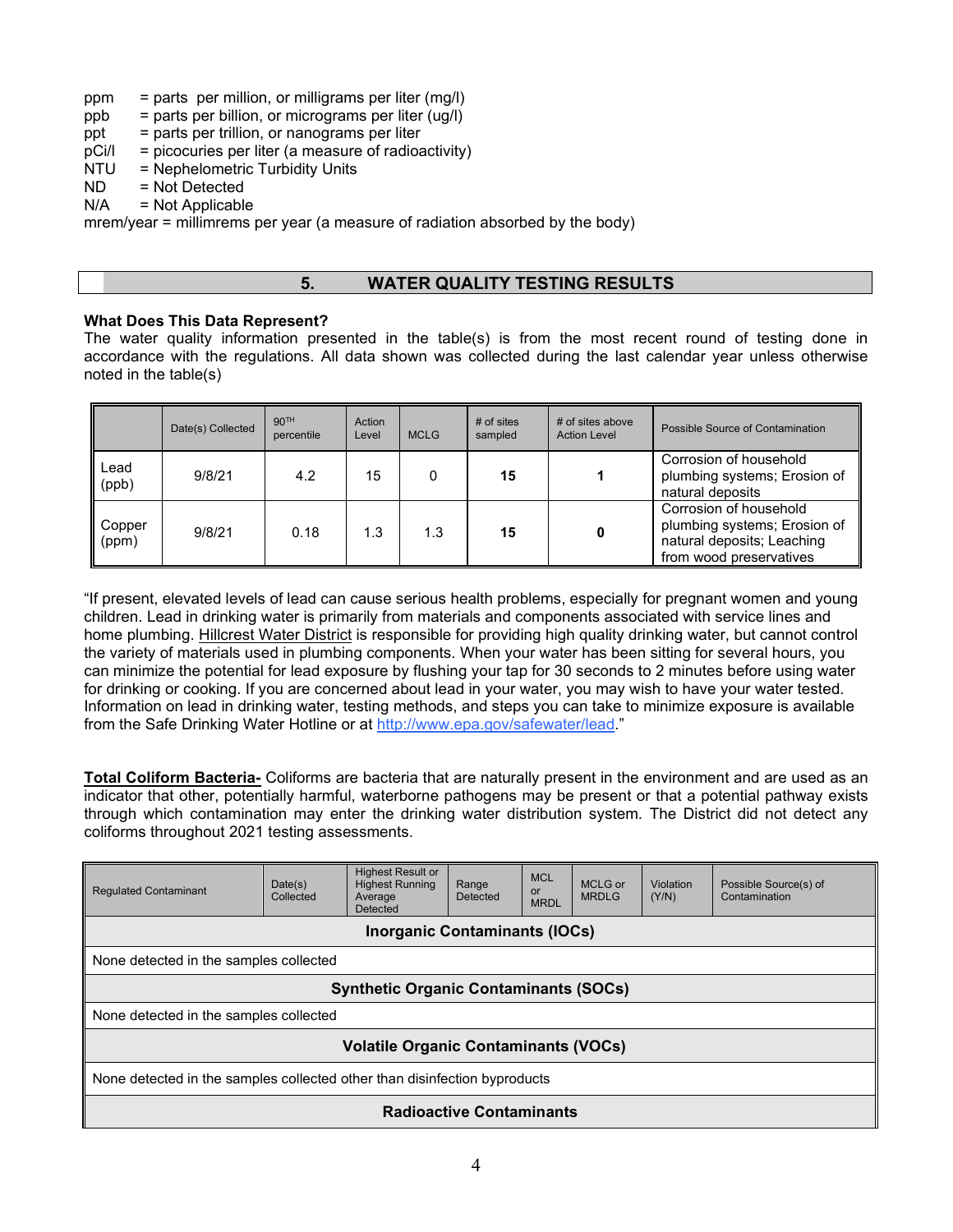| <b>Regulated Contaminant</b>                      | Date(s)<br>Collected                    | <b>Highest Result or</b><br><b>Highest Running</b><br>Average<br>Detected | Range<br>Detected | <b>MCL</b><br><b>or</b><br><b>MRDL</b> | MCLG or<br><b>MRDLG</b> | Violation<br>(Y/N) | Possible Source(s) of<br>Contamination      |  |
|---------------------------------------------------|-----------------------------------------|---------------------------------------------------------------------------|-------------------|----------------------------------------|-------------------------|--------------------|---------------------------------------------|--|
| Gross Alpha (pCi/L)<br>(minus uranium)            | 1/28/21<br>8/25/21                      | 0.453                                                                     | ND-<br>0.453      | 15                                     | $\Omega$                | $\mathsf{N}$       | Erosion of natural deposits                 |  |
| Radium 226 & 228 (pCi/L)<br>(combined values)     | 1/28/21                                 | 1.365                                                                     | 1.365             | 5                                      | $\Omega$                | $\mathsf{N}$       | Erosion of natural deposits                 |  |
| <b>Disinfectants and Disinfection By-Products</b> |                                         |                                                                           |                   |                                        |                         |                    |                                             |  |
| <b>Total Trihalomethanes</b><br>(TTHMs) (ppb)     | 2/9/21<br>5/11/21<br>8/10/21<br>11/9/21 | 11.2                                                                      | $7.45 -$<br>11.2  | 80                                     | N/A                     | $\mathsf{N}$       | Byproduct of drinking<br>water chlorination |  |
| Haloacetic Acids (HAA5)<br>(ppb)                  | 2/9/21<br>5/11/21<br>8/10/21<br>11/9/21 | 1.44                                                                      | ND-1.44           | 60                                     | N/A                     | $\mathsf{N}$       | Byproduct of drinking<br>water disinfection |  |
| Chlorine (ppm)<br>(free, total or combined)       | Monthly                                 | 0.73                                                                      | $0.27 -$<br>0.73  | 4                                      | 4                       | $\mathsf{N}$       | Water additive used to<br>control microbes  |  |
| Per- and Polyfluoroalkyl Substances (PFAS)        |                                         |                                                                           |                   |                                        |                         |                    |                                             |  |
|                                                   |                                         |                                                                           |                   |                                        |                         |                    |                                             |  |

Per- and Polyfluoroalkyl Substances (PFAS) sampled on 10/21/2021 and PFAS were not detected in the water from the Hillcrest Water District well.

Unregulated contaminants are those for which there are no established drinking water standards. The purpose of unregulated contaminant monitoring is to assist regulatory agencies in determining their occurrence in drinking water and whether future regulation is warranted.

| Unregulated Contaminants                                                                                    | Date(s)<br>Collected | Result or<br>Range<br><b>Detected</b> | Average<br>Detected | <b>SMCL</b> | <b>ORSG</b>                  | Possible Source                                                                                                            |  |
|-------------------------------------------------------------------------------------------------------------|----------------------|---------------------------------------|---------------------|-------------|------------------------------|----------------------------------------------------------------------------------------------------------------------------|--|
| <b>Bromodichloromethane</b><br>(ppb)                                                                        | 6/16/21              | 1.64                                  | 1.64                | N/A         | N/A                          | Trihalomethane; by-product of<br>drinking water chlorination                                                               |  |
| Bromoform (ppb)                                                                                             | 6/16/21              | 2.25                                  | 2.25                | N/A         | N/A                          | Trihalomethane; by- product of<br>drinking water chlorination                                                              |  |
| Chloroform (ppb)                                                                                            | 6/16/21              | 0.79                                  | 0.79                | N/A         | 70                           | By-product of drinking water<br>chlorination (In non-chlorinated<br>sources it may be naturally<br>occurring)              |  |
| Sodium (ppm)                                                                                                | 6/24/20              | 20.5                                  | 20.5                | N/A         | 20                           | Discharge from the use and<br>improper storage of sodium-<br>containing de-icing compounds or in<br>water-softening agents |  |
| Secondary Contaminants                                                                                      | Date(s)<br>Collected | Result or<br>Range<br><b>Detected</b> | Average<br>Detected | <b>SMCL</b> | <b>ORSG</b>                  | Possible Source                                                                                                            |  |
| Manganese* (ppb)                                                                                            | 6/16/21              | 2.4                                   | 2.4                 | 50          | Health<br>Advisory<br>of 300 | Natural sources as well as<br>discharges from industrial uses                                                              |  |
| * EPA has established a lifetime Health Advisory (HA) for manganese of 0.3 mg/L and an acute HA at 1.0 mg/L |                      |                                       |                     |             |                              |                                                                                                                            |  |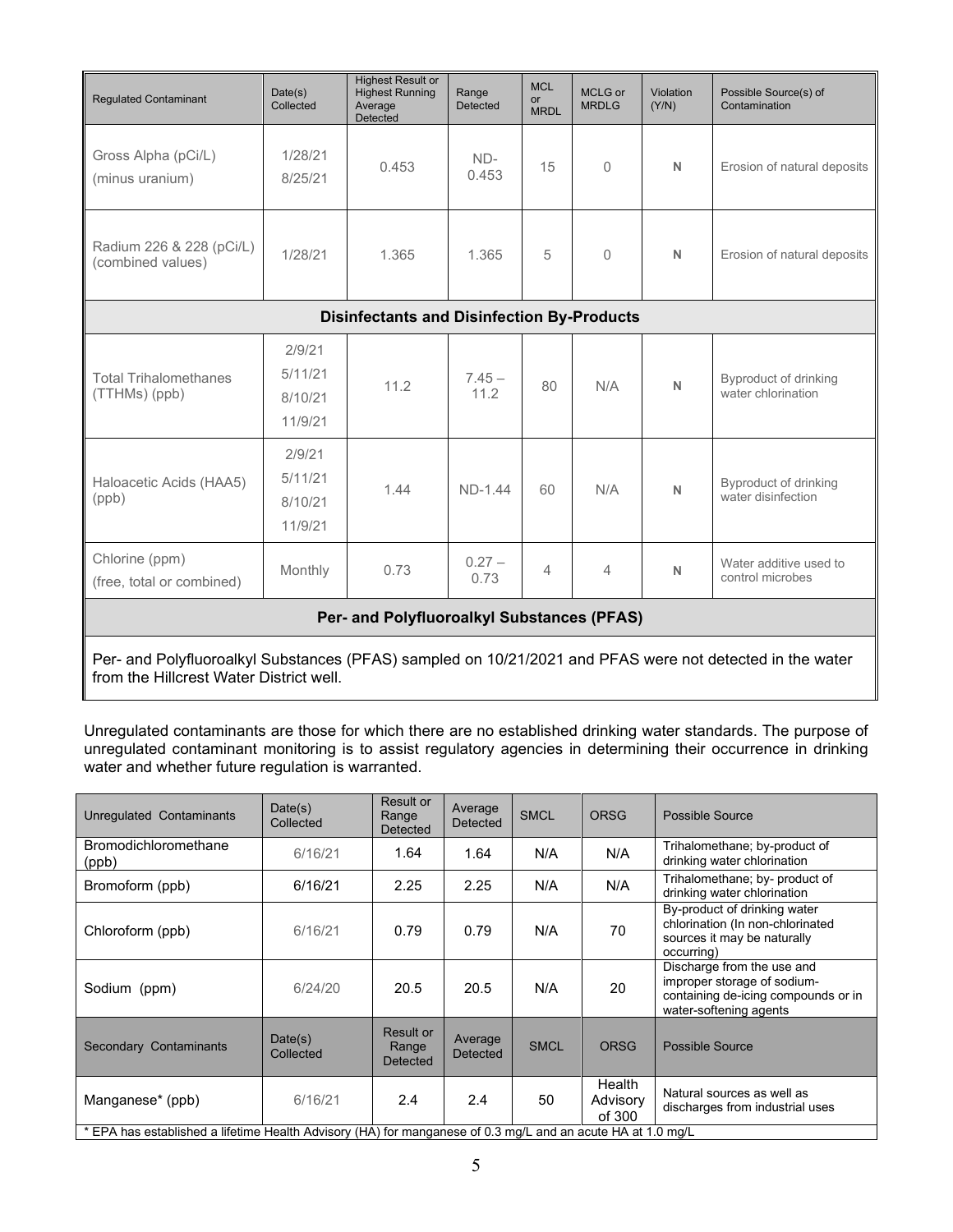## **6. COMPLIANCE WITH DRINKING WATER REGS**

#### **Does My Drinking Water Meet Current Health Standards?**

We are committed to providing you with the best water quality available. Contaminants that were tested last year met all applicable health standards regulated by the state and federal government.

Our Operators constantly monitor the water system along with the MassDEP. We record the quantity of treatment chemicals added at the water treatment plant and their effect on finished water quality. Sodium Hypochlorite was added to the finished water from the water treatment plant to maintain system wide chlorine residuals and inhibit bacterial growth in the drinking water.

Samples were collected and analyzed in accordance with the MassDEP Drinking Water Program Sampling Program for the Hillcrest Water District. There were no water quality violations for 2021.

#### **Health Effects Statements**

Total Coliform: Coliform are bacteria that are naturally present in the environment and are used as an indicator that other potentially harmful bacteria may be present in drinking water. If coliform bacteria are found in more test samples than allowed by state and federal standards, it is a warning of potential bacteria problems in the supply finished water. No coliform bacteria were detected in a water system sample for the year 2021 in the distribution system.

Most well water in Leicester contains at least trace concentrations of Arsenic. The District treats for removal of arsenic from Well 01G. The literature indicates that some people who drink water containing arsenic in excess of the MCL over many years could experience damage to their skin or experience problems with their circulatory system. It is also possible that there would be an increased risk of getting cancer.

## **7. EDUCATIONAL INFORMATON**

#### **Do I Need To Be Concerned About Certain Contaminants Detected In My Water?**

If present, elevated levels of lead can cause serious health problems, especially for pregnant women and young children. Lead in drinking water is primarily from materials and components associated with service lines and home plumbing. Hillcrest Water District is responsible for providing high quality drinking water, but cannot control the variety of materials used in plumbing components of customer's houses. When your water has been sitting for several hours, you can minimize the potential for lead exposure by flushing your tap for 30 seconds to 2 minutes before using water for drinking or cooking. If you are concerned about lead in your water, you may wish to have your water tested. Information on lead in drinking water, testing methods, and steps you can take to minimize exposure is available from the Safe Drinking Water Hotline or at [http://www.epa.gov/safewater/lead.](http://www.epa.gov/safewater/lead)

**Arsenic***:* While your drinking water meets EPA's standard for arsenic, it does contain low levels of arsenic. EPA's standard balances the current understanding of arsenic's possible health effects against the cost of removing arsenic from drinking water. EPA continues to research the health effects of low levels of arsenic which is a mineral know to cause cancer in humans at high concentrations and is linked to other health effects such as skin damage and circulatory problems.

**Trihalomethanes (THM's):** occur when naturally-occurring organic and inorganic materials in the water react with the disinfectants, chlorine and chloramine. Some people who drink water containing total trihalomethanes in excess of the MCL over many years could experience liver, kidney, or central nervous system problems and increased risk of cancer.

**Haloacetic acids (HAA's):** occur when naturally-occurring organic and inorganic materials in the water react with the disinfectants, chlorine and chloramine. Some people who drink water containing haloacetic acids in excess of the MCL over many years may have an increased risk of getting cancer.